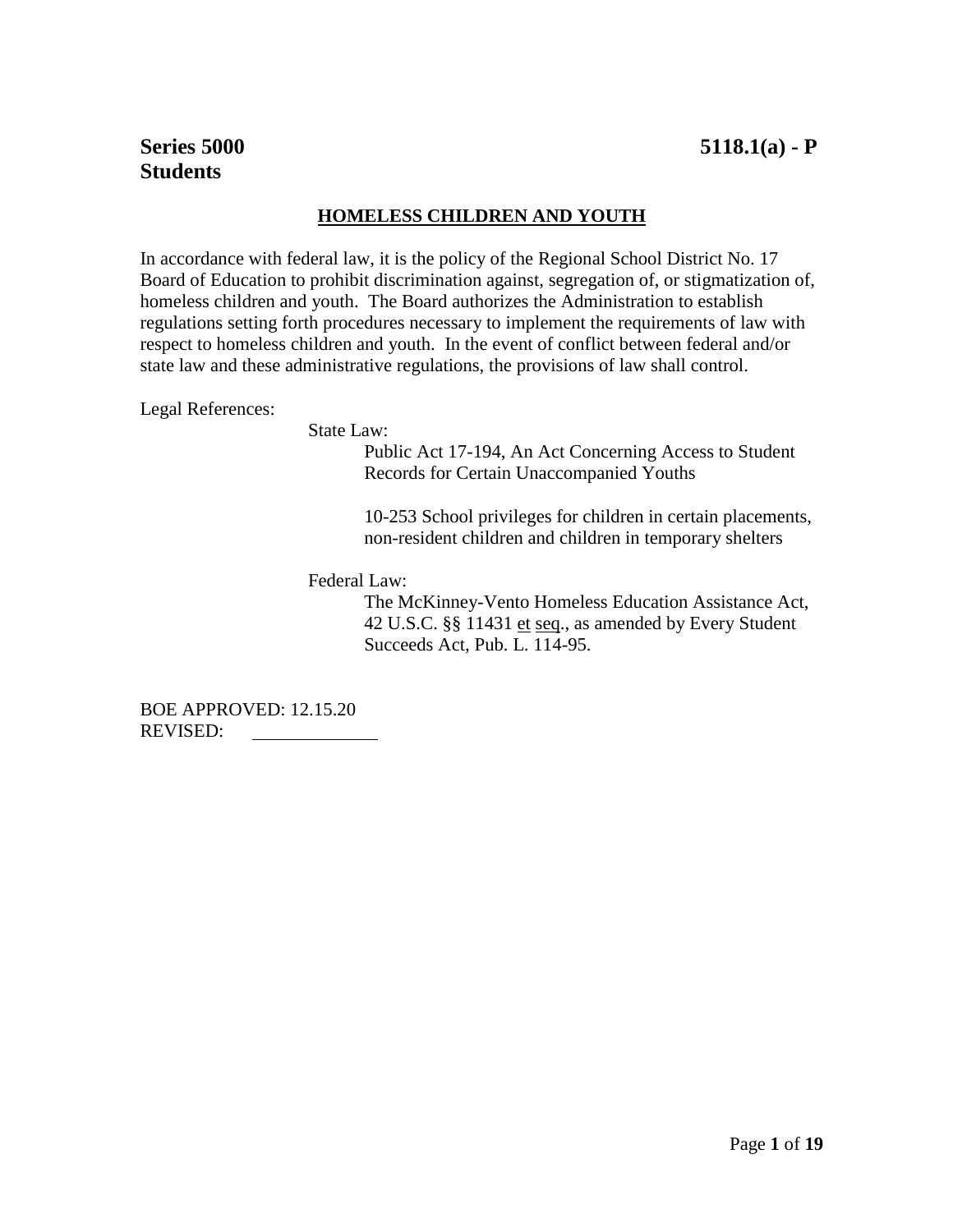# **ADMINISTRATIVE REGULATIONS REGARDING HOMELESS CHILDREN AND YOUTH**

In accordance with federal law, the Regional School District No. 17 Board of Education does not permit discrimination against, segregation of, or stigmatization of, homeless children and youth. The following sets forth the procedures to implement the requirements of law with respect to homeless children and youth. In the event of conflict between federal and/or state law and these regulations with respect to homeless children and youth, the provisions of law shall control.

# I. Definitions:

- A. Enroll and Enrollment: includes attending classes and participating fully in school activities.
- B. Homeless Children and Youth: means children and youth twenty-one (21) years of age and younger who lack a fixed, regular, and adequate nighttime residence, including children and youth who:
	- 1. Are sharing the housing of other persons due to loss of housing, economic hardship, or a similar reason.
	- 2. Are living in motels, hotels, trailer parks or camping grounds due to the lack of alternative adequate accommodations.
	- 3. Are living in emergency or transitional shelters.
	- 4. Are abandoned in hospitals.
	- 5. Have a primary nighttime residence that is a public or private place not designed for or ordinarily used as a regular sleeping accommodation for human beings.
	- 6. Are living in cars, parks, public spaces, abandoned buildings, substandard housing, bus or train stations, or similar settings.
	- 7. Are migratory children living in the above described circumstances.
- C. School of Origin:means the school that a homeless child or youth attended when permanently housed or the school in which the homeless child was last enrolled. School of origin may include preschool administered by the District and, when a homeless child or youth completes the final grade level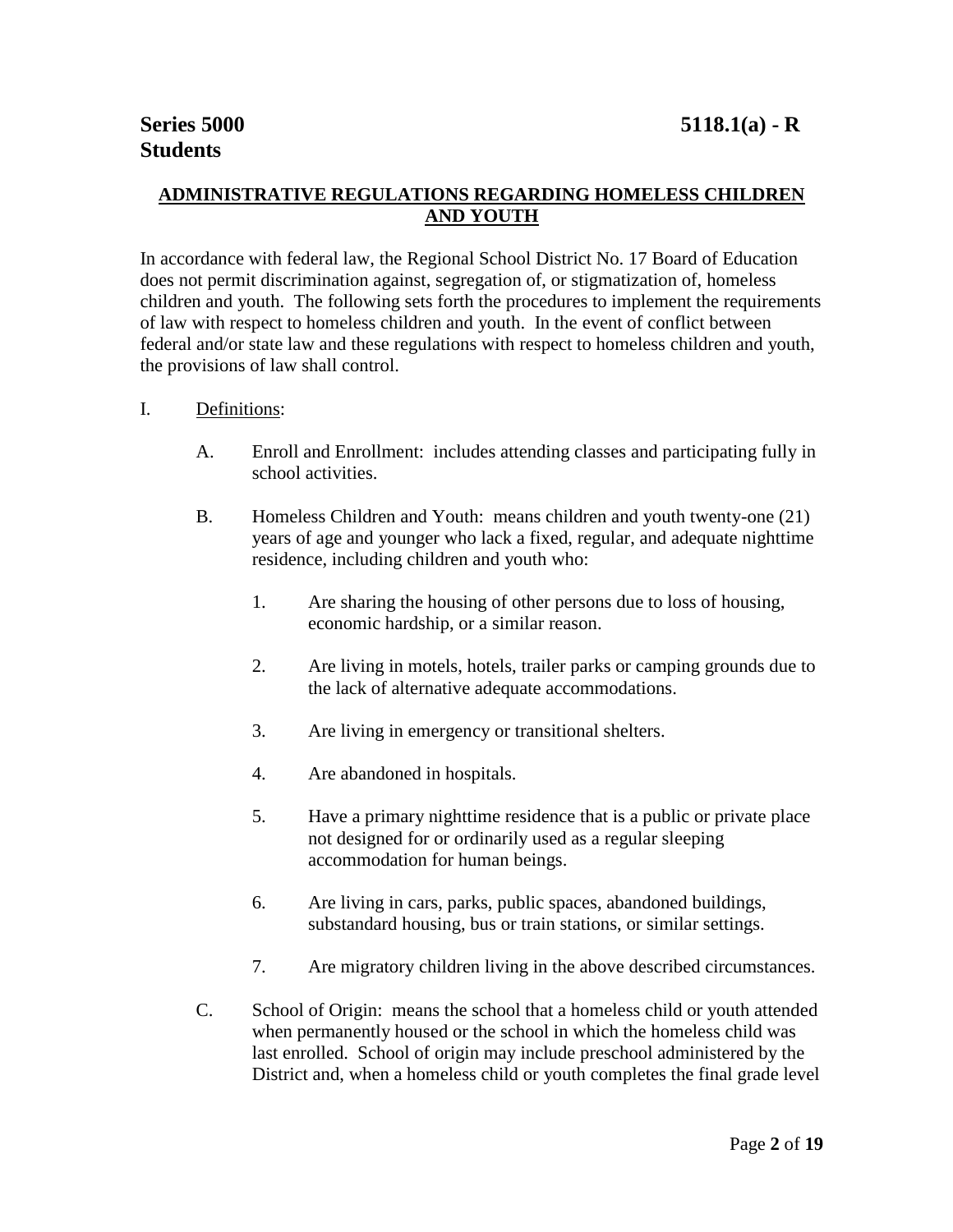served by the school of origin, school of origin also includes the designated receiving school at the next grade level for all feeder schools.

D. Unaccompanied Youth: means a homeless child or youth not in the physical custody of a parent or guardian.

# II. Homeless Liaison:

- A. The District's Homeless Liaison is Dr. Kris Lindsay, Director of Student Services.
- B. The duties of the Homeless Liaison include:
	- 1. Ensuring that homeless children and youth are identified by school personnel and through outreach and coordination with other entities and agencies.
	- 2. Ensuring that homeless children and youth enroll in, and have full and equal opportunity to succeed in the District's schools, including ensuring that such homeless children and youth have opportunities to meet the same challenging State academic standards as other children and youths.
	- 3. Ensuring that homeless families, children, and youths receive educational services for which such families, children and youth are eligible, including services through Head Start and Even Start, early intervention services under Part C of the Individuals with Disabilities Education Act and preschool programs administered by the District.
	- 4. Ensuring that parents and guardians of homeless children and youth receive referrals to health care services, dental services, mental health and substance abuse services, housing services, and other appropriate services.
	- 5. Ensuring that parents and guardians of homeless children and youth are informed of educational and related opportunities available to their children, including extracurricular activities, and are provided with meaningful opportunities to participate in the education of their children.
	- 6. Ensuring that public notice of the educational rights of homeless children under the McKinney-Vento Act is disseminated in locations frequented by parents, guardians, and unaccompanied youth in a manner and form that is understandable to them.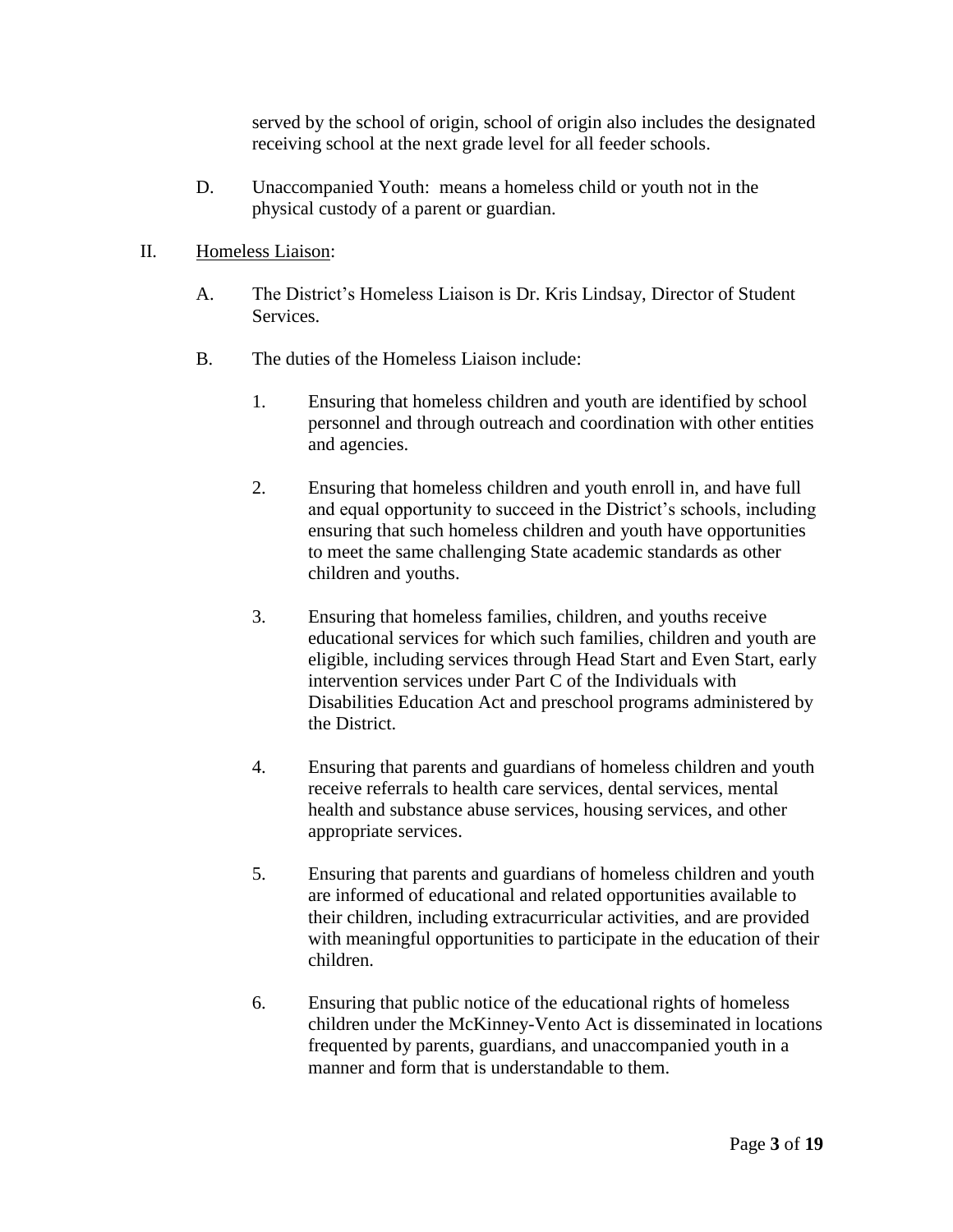- 7. Ensuring that enrollment disputes are mediated in accordance with the McKinney-Vento Act, including carrying out the initial dispute resolution process and ensuring that homeless students are immediately enrolled pending resolution of any enrollment dispute.
- 8. Ensuring that parent(s)/guardian(s) of homeless children and youth or unaccompanied youth are fully informed of all transportation services, including transportation to and from the school of origin, and are assisted in accessing those services.
- 9. Assisting homeless children and youth in enrolling in school and accessing school services and removing barriers to enrollment and retention due to outstanding fees, fines or absences.
- 10. Informing parent(s)/guardian(s) of homeless children and youth, school personnel, and others of the rights of such children and youth.
- 11. Assisting homeless children and youth who do not have immunizations or immunization/medical records to obtain necessary immunizations or immunization/medical records.
- 12. Assisting unaccompanied youth in placement/enrollment decisions, including considering the youth's wishes in those decisions, and providing notice to the youth of his or her right to appeal such decisions.
- 13. Ensuring that high school age homeless children and youth receive assistance from counselors to advise such youths on preparation and readiness for college, including informing such children and youths of their status as independent students under the Higher Education Act of 1965 and that they may obtain assistance from the district to receive verification of this status for purposes of the Free Application for Federal Student Aid (FAFSA).
- 14. Ensuring collaboration with community and school personnel responsible for providing education and related support services to homeless children and youth.
- 15. Collaborating with and participating in professional development and technical assistance activities offered by the State Office of the Coordinator for the Education of Homeless Children and Youth.
- 16. Ensuring that school personnel providing services to homeless children and youths receive professional development and other technical assistance activities regarding the McKinney-Vento Act.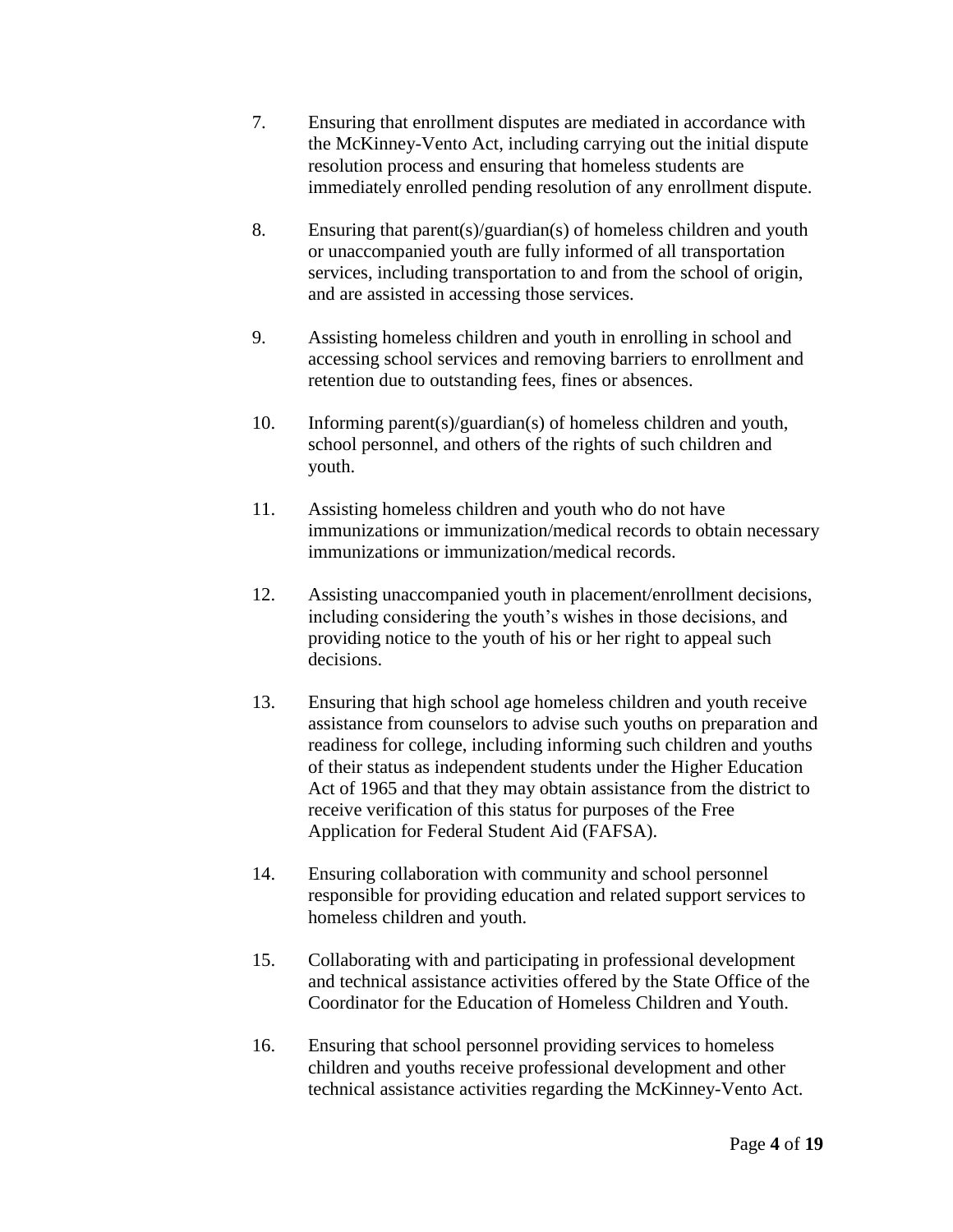- 17. Ensuring that unaccompanied youth are enrolled in school and that procedures are implemented to identify and remove barriers that prevent them from receiving credit for full or partial coursework satisfactorily completed at a prior school, in accordance with State, local, and school policies.
- 18. With appropriate training, affirming that a child or youth who is eligible for and participating in a program provided by the District, or the immediate family of such a child or youth, is eligible for homeless assistance programs administered under Title IV of the McKinney-Vento Act.
- III. Enrollment of Homeless Children and Youth:
	- A. Enrollment of homeless children and youth may not be denied or delayed due to the lack of any document normally required for enrollment. However, administrators shall require the parent/guardian to provide contact information prior to enrollment.
	- B. To facilitate enrollment, administrators:
		- 1. May permit parents/guardians of homeless children and youth to sign affidavits of residency to replace typical proof of residency.
		- 2. May permit unaccompanied youth to enroll with affidavits to replace typical proof of guardianship.
		- 3. Shall refer parent/guardian/unaccompanied youth to the Liaison who will assist in obtaining immunizations.
		- 4. Shall contact previous schools for records and assistance with placement decisions.
		- 5. Shall maintain records so that the records are available in a timely fashion when the student enters a new school or school district.
- IV. School Selection:
	- A. Standards for School Selection:
		- 1. The District is required to make a determination as to the best interests of a homeless child or youth in making a determination as to the appropriate school of placement.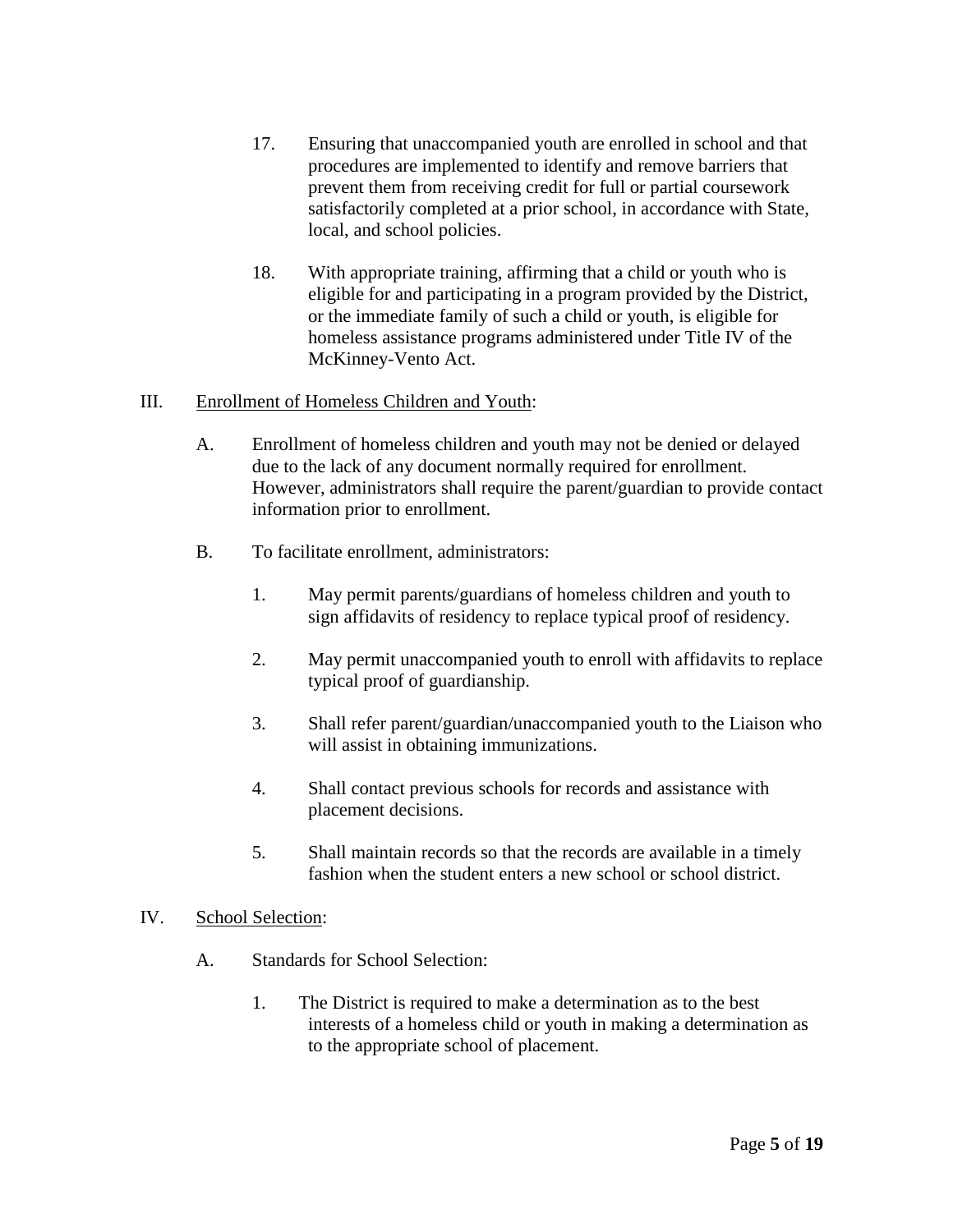- 2. In making such a determination, the District is required to keep a homeless child or youth in his/her school of origin for the duration of homelessness when a family becomes homeless between academic years or during an academic year; or for the remainder of the academic year if the child or youth becomes permanently housed during an academic year, to the extent feasible, unless it is against the wishes of the parent or guardian. Otherwise, the homeless child or youth shall be enrolled in a public school that non-homeless students who live in the area where the child or youth is actually living are eligible to attend.
- 3. The District must presume that keeping the homeless child or youth in the school of origin is in the child's or youth's best interest unless doing so is contrary to the request of the child's or youth's parent or guardian, or in the case of an unaccompanied youth, the youth. In considering the child's or youth's best interest, the District must consider student-centered factors related to the child's or youth's best interest, giving priority to the request of the parent or guardian or unaccompanied youth.
- B. Procedures for Review of School Selection Recommendation:
	- 1. The Principal or his/her designee of the school in which enrollment is sought review an enrollment request in accordance with the standards discussed above, and shall make an initial recommendation regarding same. If the Principal or his/her designee's recommendation is to select a placement other than the school desired by the parent(s) or guardian(s) of the homeless child or youth or the unaccompanied youth, then the Principal or his/her designee shall refer the matter to the Superintendent or his/her designee for review of the recommendation and the reasons therefor, and shall notify the District's Homeless Liaison of same.
	- 2. The Superintendent or his/her designee shall review the matter and consult with the District Homeless Liaison concerning same. If the Superintendent or his/her designee agrees with the recommendation of the Principal or his/her designee, and a dispute remains between the District and the parent(s) or guardian(s) of a homeless child or youth or an unaccompanied youth about a school selection and/or enrollment decision; the Superintendent or his/her designee shall provide the parent(s) or guardian(s) of a homeless child or youth or an unaccompanied youth with a written explanation of the District's decision regarding this matter, and the right to appeal such decision to the Board of Education.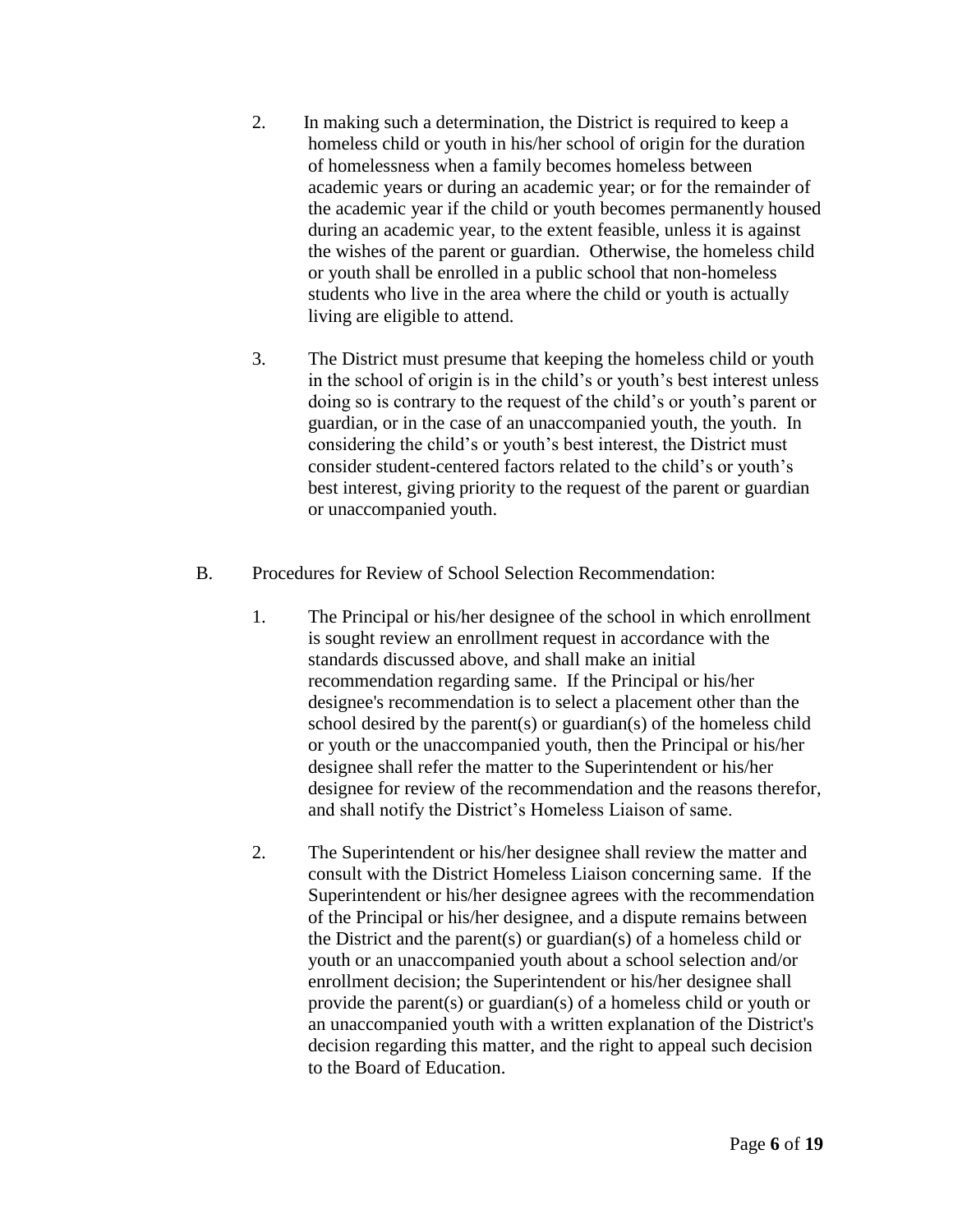- C. Dispute Resolution Process:
	- 1. The District's Homeless Liaison shall be responsible for promoting objective and expeditious dispute resolutions, and adherence to these administrative regulations.
	- 2. If the parent(s) or guardian(s) of a homeless child or youth or an unaccompanied youth disputes the school placement decision or enrollment, the District must immediately enroll the homeless child or youth in the school in which enrollment is sought, pending resolution of the dispute. The homeless child or youth shall also have the right to all appropriate educational services, including transportation to and from the school in which enrollment is sought, while the dispute is pending.
	- 3. If necessary, the District Homeless Liaison shall assist parent(s) or guardian(s) of a homeless child or youth or an unaccompanied youth with completion of the necessary appeal paperwork required to file for an appeal to the Board of Education, and provide the parent(s) or guardian(s) of a homeless child or youth or an unaccompanied youth with a copy of Section 10-186(b).
	- 4. Within ten (10) days of receipt of an appeal to the Board of Education by a parent(s) or guardian(s) of a homeless child or youth or an unaccompanied youth, the District shall hold a hearing before the Board of Education concerning such appeal, and such hearing shall be shall be conducted in accordance with Section 10-186(b).
	- 5. If the Regional School District No. 17 Board of Education finds in favor of the Superintendent or his/her designee, a parent or guardian of a homeless child or youth or unaccompanied youth may appeal the Regional School District No. 17 Board of Education's decision to the State Board of Education within twenty (20) days of receipt of the Board of Education's written decision, in accordance with Section 10-186(b). If necessary, the District Homeless Liaison shall assist a parent or guardian of a homeless child or youth or unaccompanied youth with filing the necessary appeal paperwork to the State Board of Education. The homeless child or youth or unaccompanied youth shall remain in his or her school of origin pending resolution of the dispute, including all available appeals.

# V. Services:

A. Homeless children and youth shall be provided with services comparable to those offered other students in the selected school including: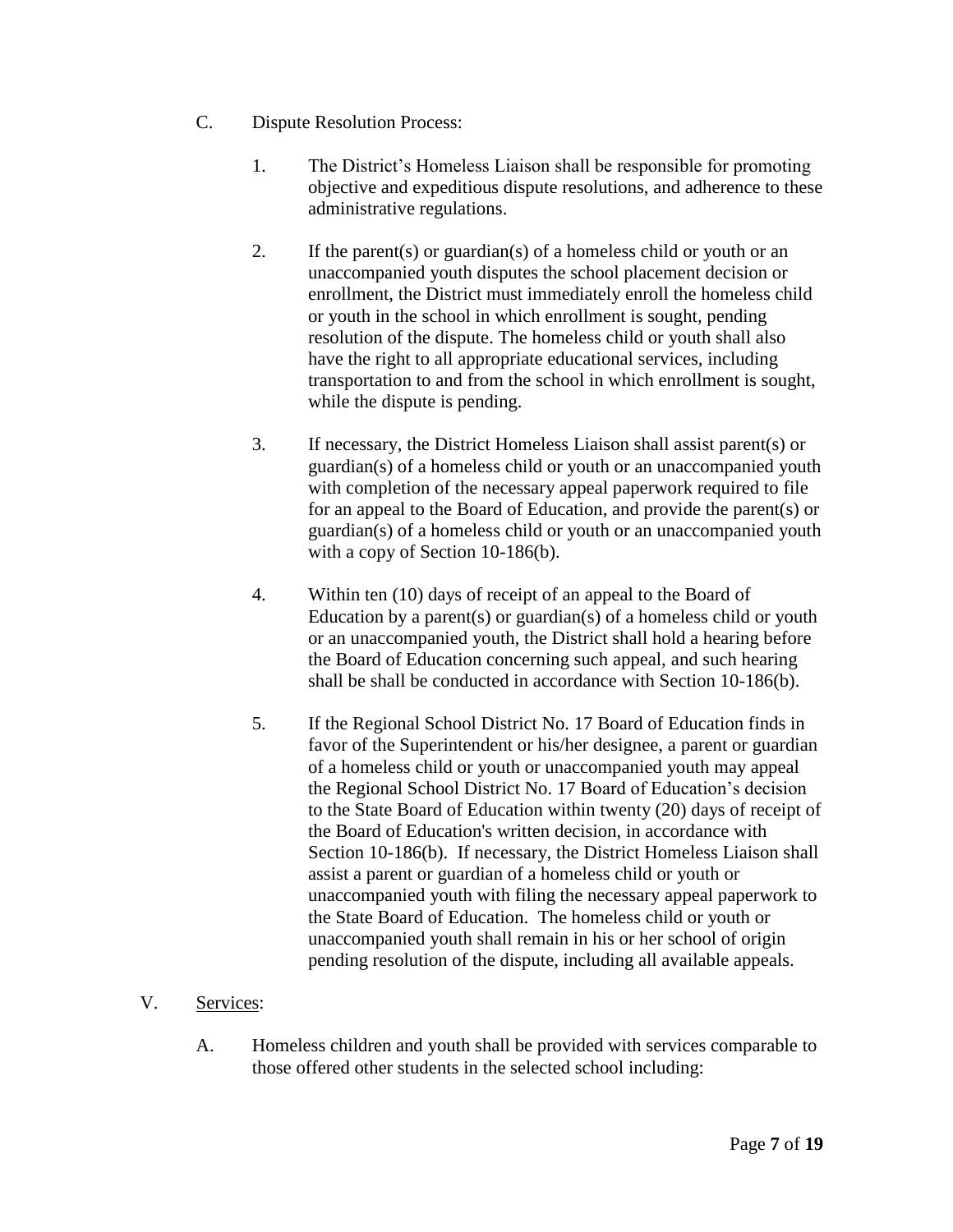- 1. Title I services or similar state or local programs, educational programs for students with disabilities, programs for students with limited English proficiency, and preschool programs.
- 2. Transportation services.
- 3. Vocational and technical education.
- 4. Programs for gifted and talented students.
- 5. School nutrition programs.
- 6. Before and after school programs.
- B. The District shall coordinate with local social service agencies, other service providers, housing assistance providers and other school districts to ensure that homeless children and youth have access and reasonable proximity to available education and support services.
- VI. Transportation:
	- A. The District shall provide transportation comparable to that available to other students.
	- B. Transportation shall be provided, at a parent or guardian's request, to and from the school of origin for a homeless child or youth. Transportation shall be provided for the entire time the child or youth is homeless and until the end of any academic year in which they move into permanent housing. Transportation to the school of origin shall also be provided during pending disputes. The Liaison shall request transportation to and from the school of origin for an unaccompanied youth. Parents and unaccompanied youth shall be informed of this right to transportation before they select a school for attendance.
	- C. To comply with these requirements:
		- 1. Parents/guardians, schools, and liaisons shall use the district transportation form to process transportation requests.
		- 2. If the homeless child or youth is living and attending school in this District, the District shall arrange transportation.
		- 3. If the homeless child or youth is living in this District but attending school in another, or attending school in this District and living in another, the District will follow the inter-district transportation agreement to determine the responsibility and costs for such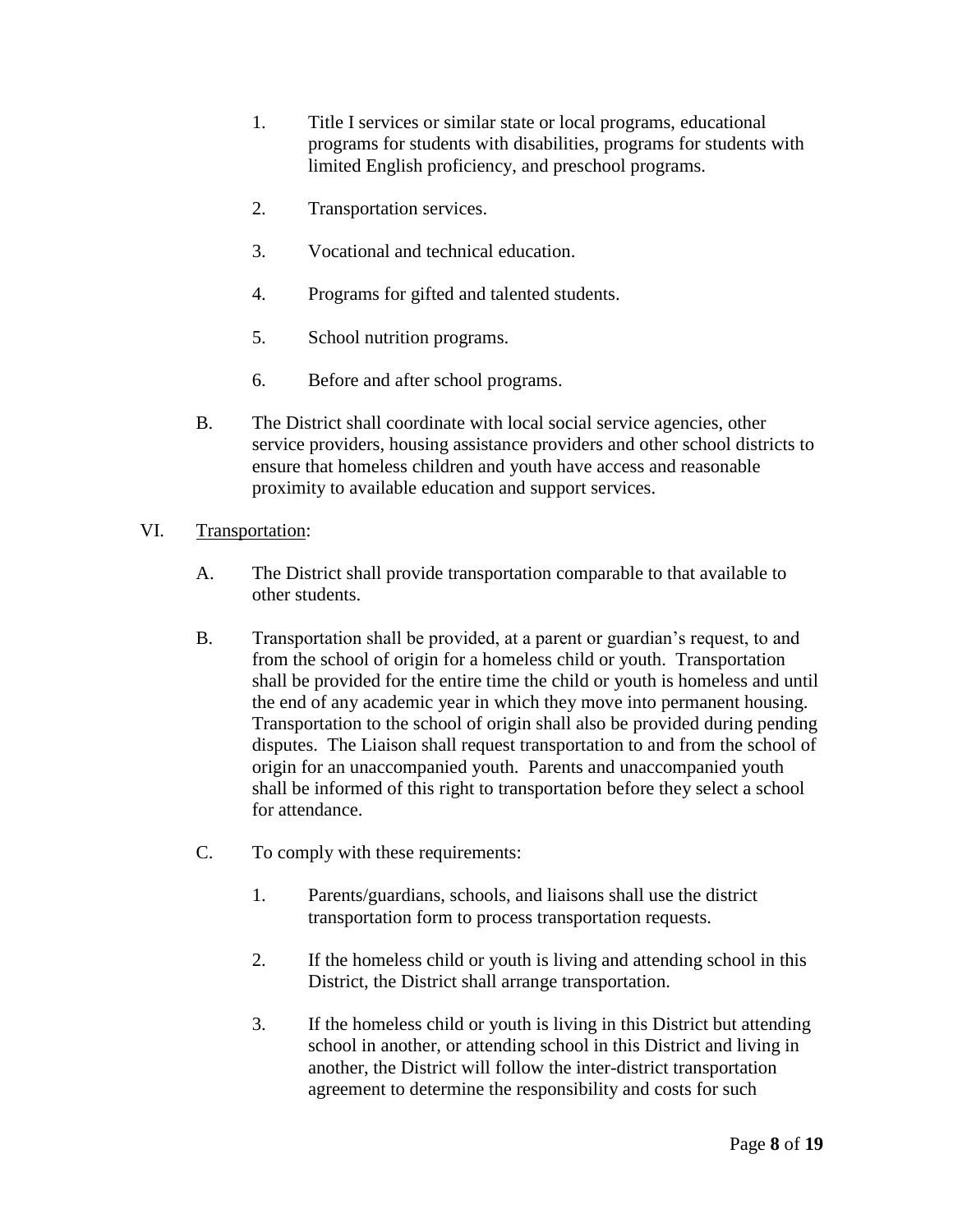transportation. If there is no inter-district transportation agreement, the District shall confer with the other school district's Homeless Liaison to determine an apportionment of the responsibility and costs.

- 4. If no mutually agreeable arrangement can be reached, then the District shall:
	- (a) arrange transportation immediately;
	- (b) bring the matter to the attention of the State Coordinator for the Education of Homeless Children and Youth; and
	- (c) ensure that such disputes do not interfere with the homeless child or youth attending school.

## VII. Records

An unaccompanied youth, as defined in section I.D., above, is entitled to knowledge of and access to all educational, medical, or similar records in the cumulative record of such unaccompanied youth maintained by this District.

#### VII. Contact Information

- A. Local Contact: for further information, contact: Director of Student Services (860) 345-4244
- B. State Contact: for further information or technical assistance, contact:

Louis Tallarita, State Coordinator Connecticut Department of Education 25 Industrial Park Road Middletown, CT 06457-1543 (860) 807-2058

## Legal References:

## State Law:

Public Act 17-194, An Act Concerning Access to Student Records for Certain Unaccompanied Youths

10-253 School privileges for children in certain placements, non-resident children and children in temporary shelters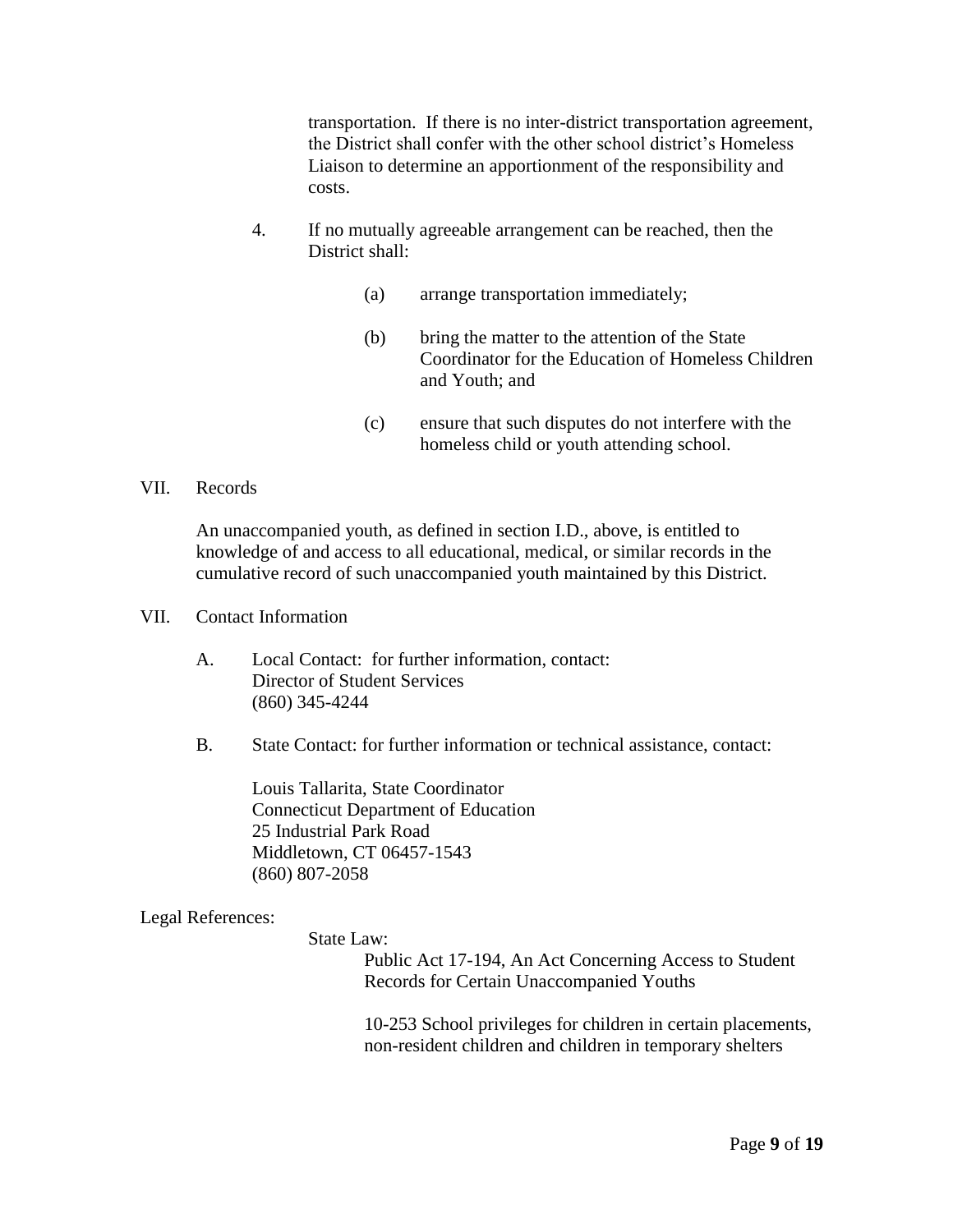Federal Law:

The McKinney-Vento Homeless Education Assistance Act, 42 U.S.C. §§ 11431 et seq., as amended by Every Student Succeeds Act, Pub. L. 114-95.

BOE APPROVED: 12.15.20 REVISED: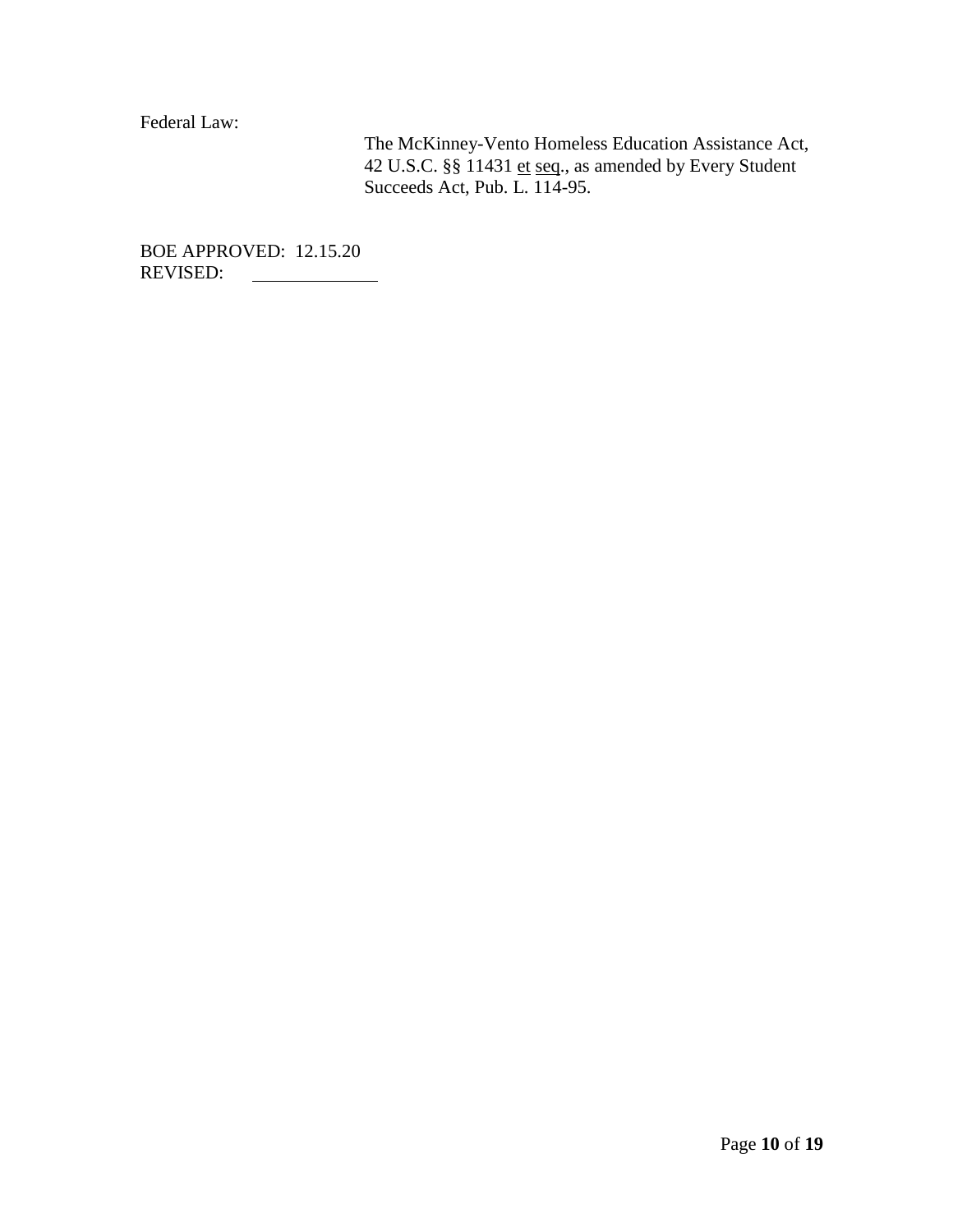## **DISPUTE RESOLUTION PROCESS UNDER CONNECTICUT GENERAL STATUTES SECTION 10-186**

(1) If any board of education denies such accommodations, the parent or guardian of any child who is denied schooling, or an emancipated minor or a pupil eighteen years of age or older who is denied schooling, or an agent or officer charged with the enforcement of the laws concerning attendance at school, may, in writing request a hearing by the board of education. The board of education may

- (A) conduct the hearing,
- (B) designate a subcommittee of the board composed of three board members to conduct the hearing, or
- (C) establish a local impartial hearing board of one or more persons not members of the board of education to conduct the hearing.

The board, subcommittee or local impartial hearing board shall give such person a hearing within ten days after receipt of the written request, make a stenographic record or tape recording of the hearing and make a finding within ten days after the hearing. Hearings shall be conducted in accordance with the provisions of sections 4-176e to 4-180a, inclusive, and section 4-181a. Any child, emancipated minor eighteen years or older who is denied accommodations on the basis of residency may continue in attendance in the school district at the request of the parent or guardian of such child or emancipated minor or pupil eighteen years of age or older, pending a hearing pursuant to this subdivision. The party claiming ineligibility for school accommodations shall have the burden of proving such ineligibility by a preponderance of the evidence, except in cases of denial of schooling based on residency, the party denied schooling shall have the burden of proving residency by a preponderance of the evidence.

(2) Any such parent, guardian, emancipated minor, pupil eighteen years of age or older, or agent or officer, aggrieved by the finding shall, upon request, be provided with a transcript of the hearing within thirty days after such request and may take an appeal from the finding to the State Board of Education. A copy of each notice of appeal shall be filed simultaneously with the local or regional board of education and the State Board of Education. Any child, emancipated minor or pupil eighteen years of age or older who is denied accommodations by a board of education as the result of a determination by such board, or a subcommittee of the board or local impartial hearing board, that the child is not a resident of the school district and therefore is not entitled to school accommodations in the district may continue in attendance in the school district at the request of the parent or guardian of such child or such minor or pupil, pending a determination of such appeal. If an appeal is not taken to the State Board of Education within twenty days of the mailing of the finding to the aggrieved party, the decision of the board, subcommittee or local impartial hearing board shall be final. The local or regional board of education shall, within ten days after receipt of notice of an appeal, forward the record of the hearing to the State Board of Education. The State Board of Education shall, on receipt of a written request for a hearing made in accordance with the provisions of this subsection, establish an impartial hearing board of one or more persons to hold a public hearing in the local or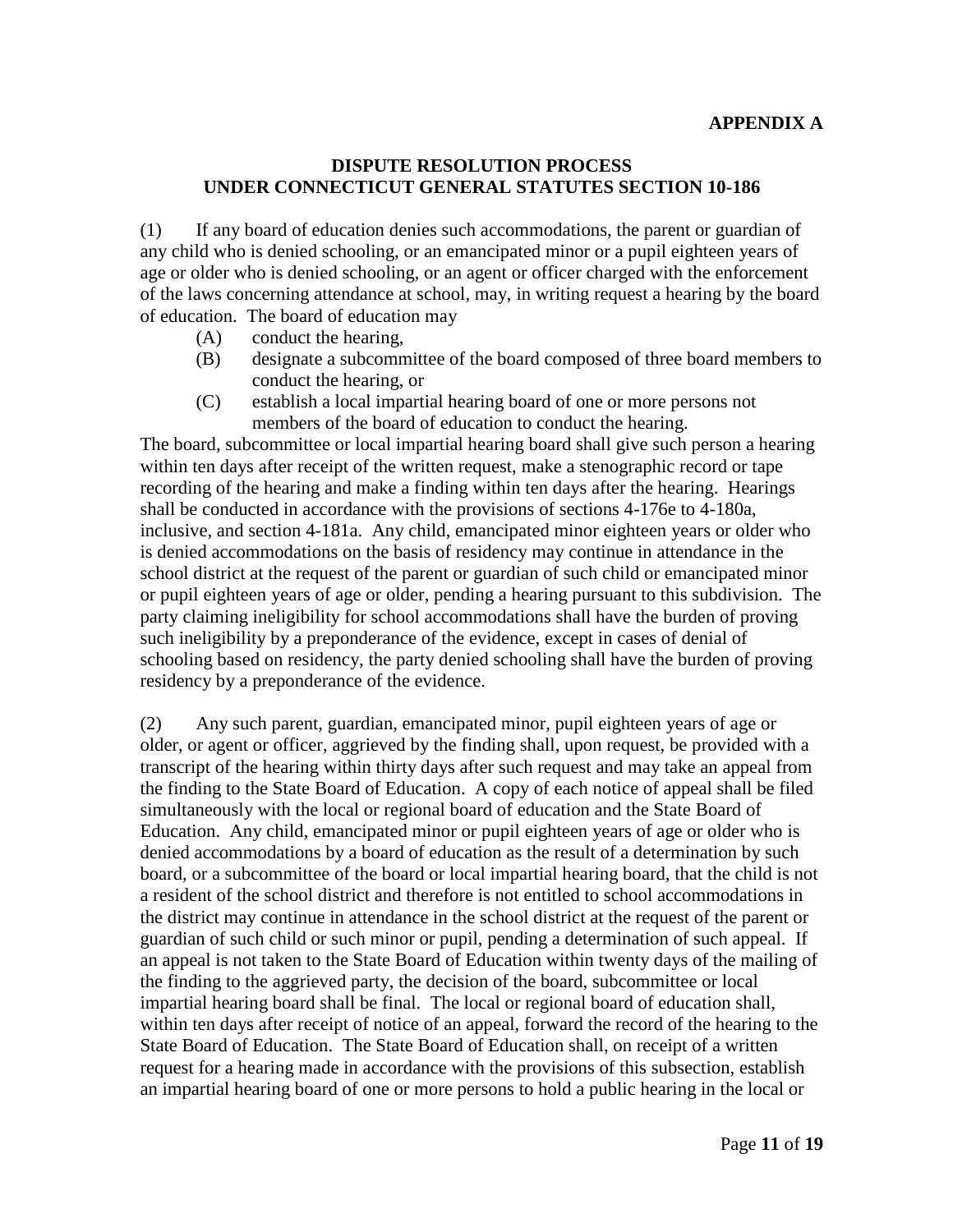regional school district in which the cause of the complaint arises. Members of the hearing board may be employees of the state Department of Education or may be qualified persons from outside the department. No member of the board of education under review nor any employee of such board of education shall be a member of the hearing board. Members of the hearing board, other than those employed by the state of Connecticut, shall be paid reasonable fees and expenses as established by the State Board of Education within the limits of available appropriations. Such hearing board may examine witnesses and shall maintain a verbatim record of all formal sessions of the hearing. Either party to the hearing may request that the hearing board join all interested parties to the hearing, or the hearing board may join any interested party on its own motion. The hearing board shall have no authority to make a determination of the rights and responsibilities of a board of education if such board is not a party to the hearing. The hearing board may render a determination of actual residence of any child, emancipated minor or pupil eighteen years of age or older where residency is at issue.

(3) The hearing board shall render its decision within forty-five days after receipt of the notice of appeal except that an extension may be granted by the Commissioner of Education upon an application by a party or the hearing board describing circumstances related to the hearing which require an extension.

(4) If, after the hearing, the hearing board finds that any child is illegally or unreasonably denied schooling, the hearing board shall order the board of education under whose jurisdiction it has been found such child should be attending school to make arrangements to enable the child to attend public school. Except in the case of a residency determination, the finding of the local or regional board of education, subcommittee of such board or a local impartial hearing board shall be upheld unless it is determined by the hearing board that the finding was arbitrary, capricious or unreasonable. If such school officers fail to take action upon such order in any case in which such child is currently denied schooling and no suitable provision is made for such child within fifteen days after receipt of the order and in all other cases, within thirty days after receipt of the order, there shall be a forfeiture of the money appropriated by the state for the support of schools amounting to fifty dollars for each child for each day such child is denied schooling. If the hearing board makes a determination that the child was not a resident of the school district and therefore not entitled to school accommodations from such district, the board of education may assess tuition against the parent or guardian of the child or the emancipated minor or pupil eighteen years of age or older based on the following: One one-hundredeightieth of the town's net current local educational expenditure, as defined in section 10- 261, per pupil multiplied by the number of days of school attendance of the child in the district while not entitled to school accommodations provided by that district. The local board of education may seek to recover the amount of the assessment through available civil remedies.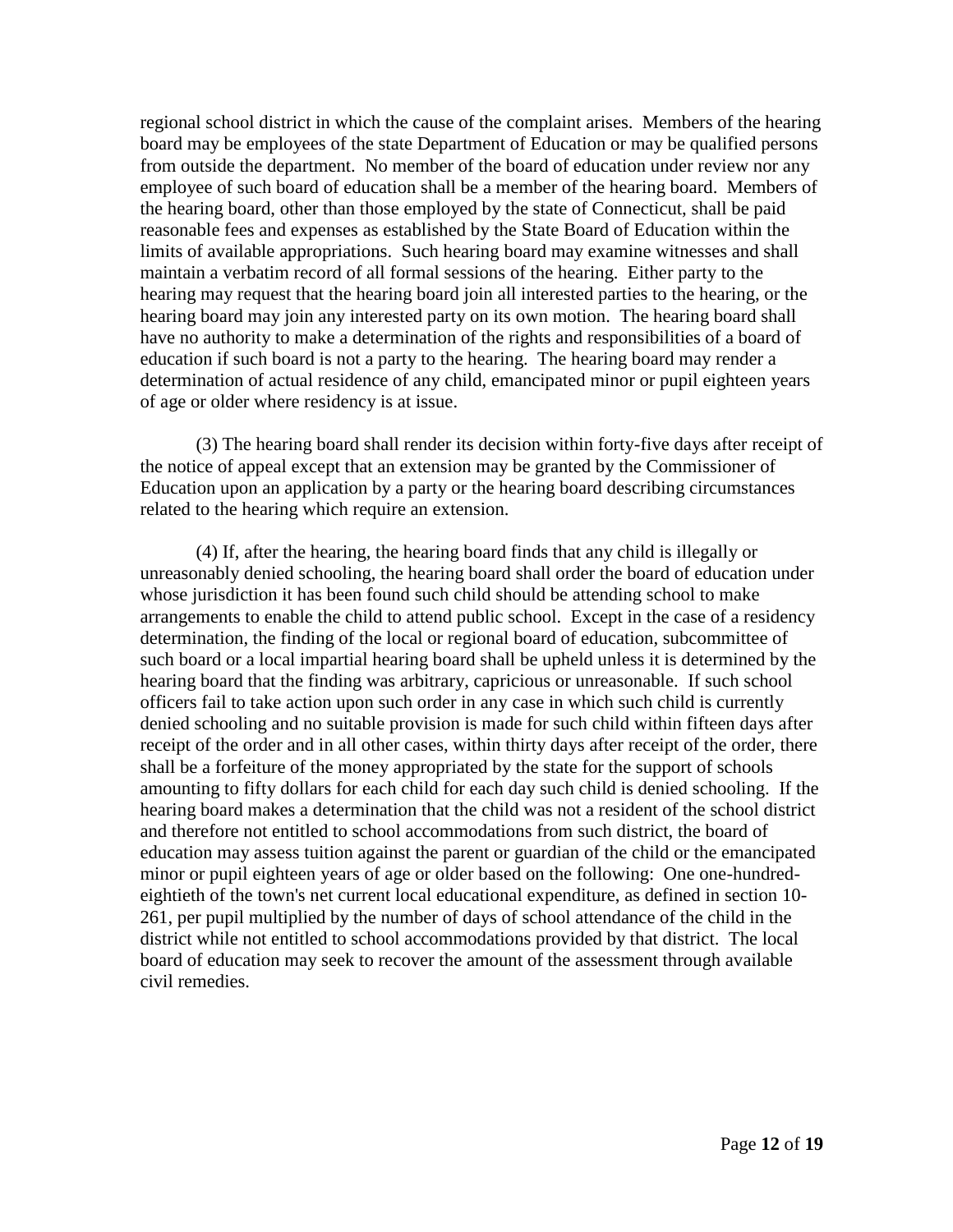## **APPENDIX B**

## **NOTIFICATION OF ENROLLMENT DECISION**

DATE:

## VIA HAND DELIVERY AND U.S. MAIL

Name of Parent Home Address

Re: Notification of Enrollment Decision

Dear [Parent/Guardian]:

After reviewing your request to enroll the student(s) listed above  $[name(s)]$ , the enrollment request is denied. This determination is based upon the following factors:

Factors:

Under the McKinney-Vento Homeless Education Assistance Act, you have the right to appeal this decision by completing the form attached to this notice or by contacting the school district's homeless education liaison:

> Director of Student Services (860) 345-4244

In addition, the student listed above has the right to immediately enroll in the school of choice pending resolution of the dispute. You may provide written or verbal evidence to support your position. You may seek the assistance of advocates or attorneys at your own expense; however, you may qualify for free legal services. To inquire about free legal assistance, please call Statewide Legal Services at 1-800-453-3320. You may also contact the state coordinator for homeless education:

> Louis Tallarita, State Coordinator State Department of Education 25 Industrial Park Road Middletown, CT 06457-1543 (860) 807-2058

A copy of the dispute resolution process under section 10-186 is attached to this notice. Please contact the District Liaison listed above if you have any questions.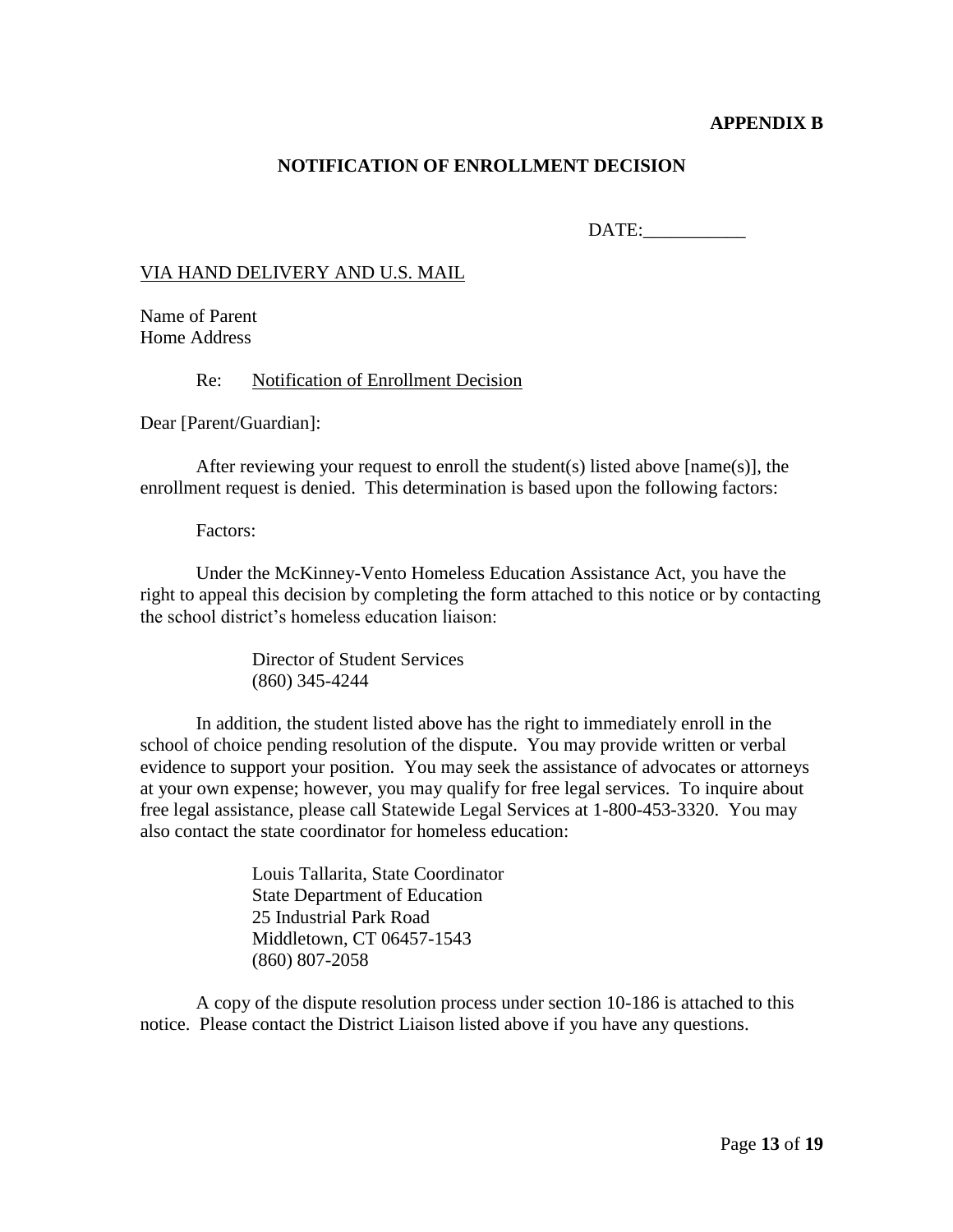Sincerely,

Dr. Holly Hageman Superintendent of Schools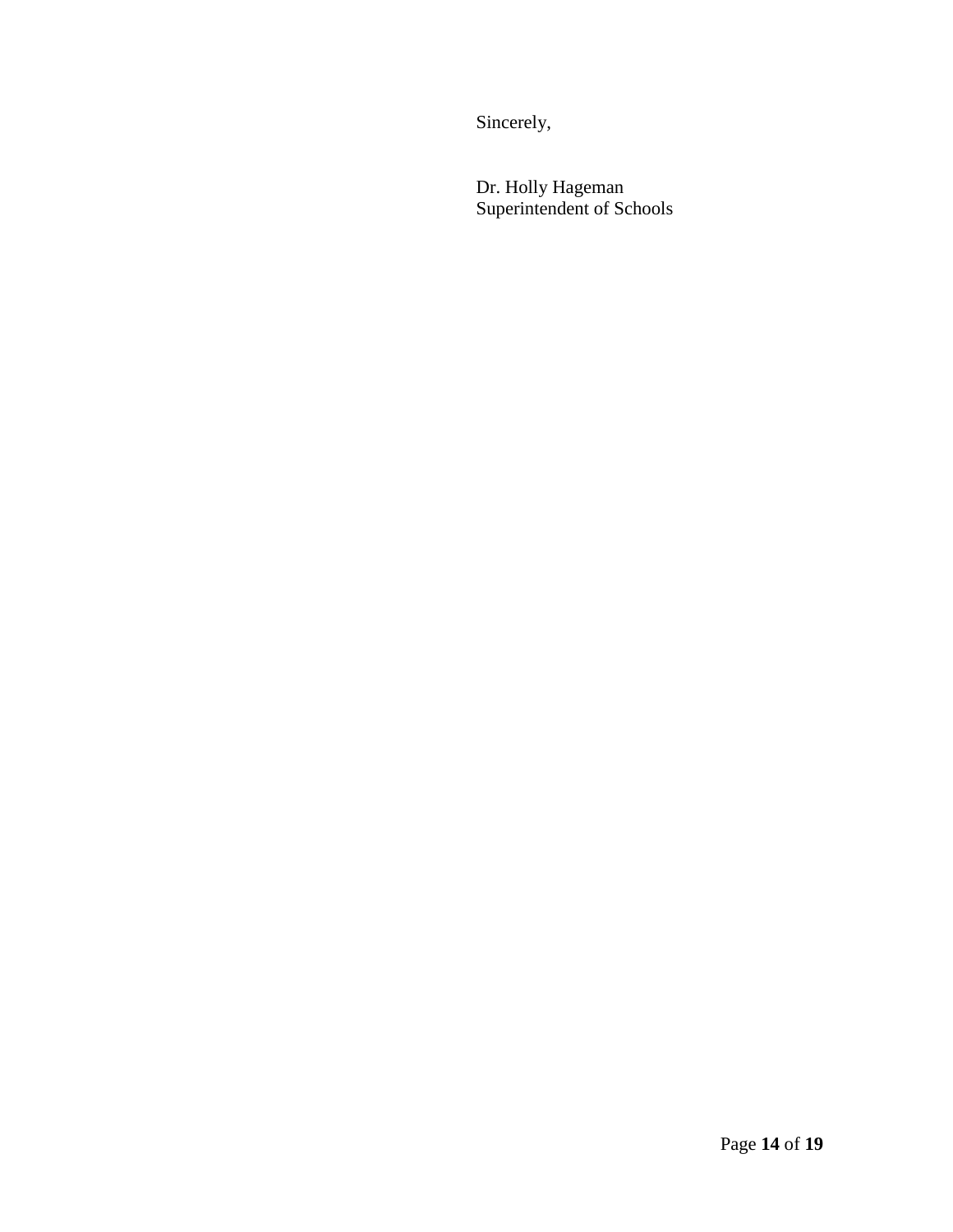## **NOTIFICATION OF DECISION TO APPEAL EDUCATIONAL PLACEMENT**

This form is to be completed by the parent, guardian, caretaker, or unaccompanied youth when a dispute arises. If you need assistance in preparing this form, you may meet with the District Liaison, Student Services Director, who can be reached at (860) 345-4244.

| Person completing form:     |  |
|-----------------------------|--|
| <b>Relation to Student:</b> |  |
| <b>Contact Information:</b> |  |
|                             |  |
|                             |  |

I am requesting a Board of Education Hearing under Section 10-186 of the Connecticut General Statutes to appeal the enrollment decision made by [Name of District], [Name of School]. I have been provided with a written explanation of the District's decision, contact information for the District's homeless education liaison, and a copy of the Dispute Resolution Process under Connecticut General Statutes Section 10-186.

Name Date

Optional. You may also include a written explanation to support your appeal in the space below or provide your explanation verbally to the District Liaison.

\_\_\_\_\_\_\_\_\_\_\_\_\_\_\_\_\_\_\_\_\_\_\_\_\_\_\_\_\_\_\_\_\_\_ \_\_\_\_\_\_\_\_\_\_\_\_\_\_\_\_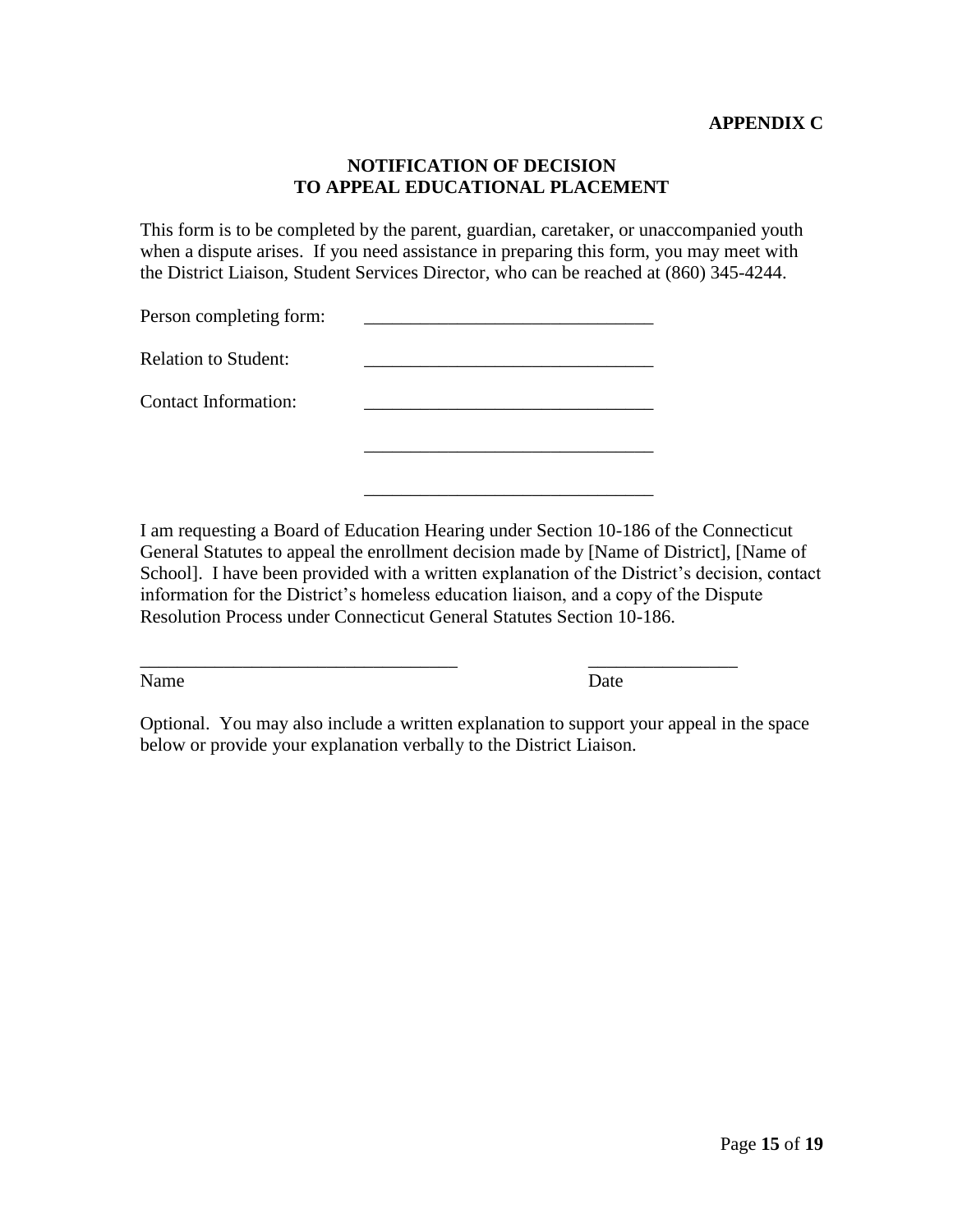## **APPENDIX D**

## **NOTIFICATION OF HEARING REGARDING ENROLLMENT DISPUTE**

DATE:

#### VIA HAND DELIVERY AND U.S. MAIL

Name of Parent Home Address

Re: Educational Placement

Dear \_\_\_\_\_\_\_\_\_\_\_\_\_\_\_\_:

You have requested a hearing before the [town] Board of Education regarding the educational placement of your child(ren), [insert name(s) of student(s)] at [name of school]. The [town] Board of Education will conduct a hearing regarding your claim on [date] at [time]. The hearing will be held at the offices of the [town] Board of Education, which are located at [insert address].

The hearing will be conducted in accordance with the provisions of Section 10-186 of the Connecticut General Statutes, a copy of which is enclosed. The hearing will be conducted in executive session, and the Regional School District No. 17 Board of Education will make either a tape recording or a stenographic record of the hearing. You may be represented by counsel or by an advocate, at your expense, if you so desire; however, you may qualify for free legal services. To inquire about free legal assistance, please call Statewide Legal Services at 1-800-453-3320.

Please contact the District Liaison, Student Services Director, if you have any questions.

Sincerely,

Superintendent of Schools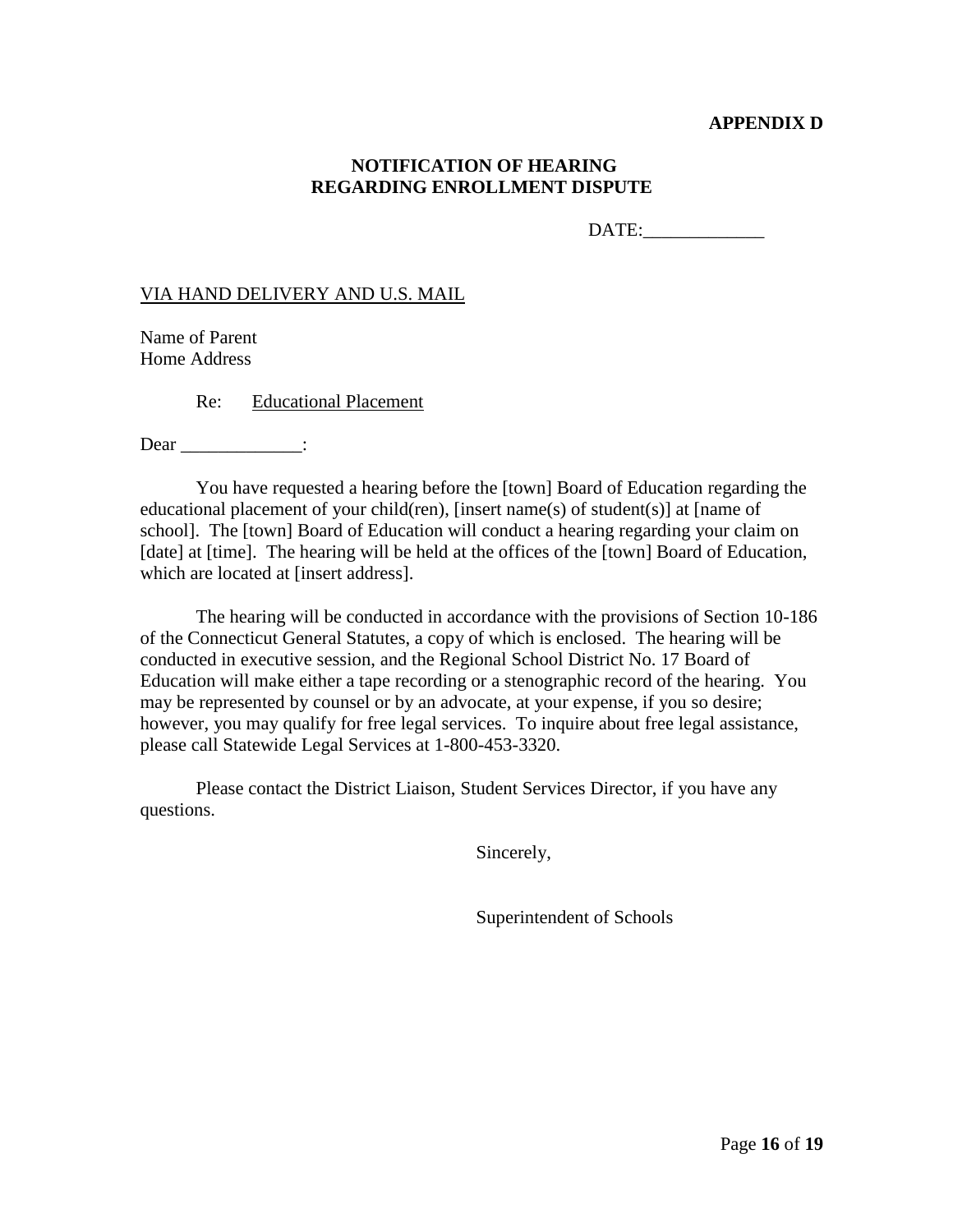#### **APPENDIX E**

#### **STUDENT RESIDENCY AFFIDAVIT**

Regional School District No. 17

Name of student: \_\_\_\_\_\_\_\_\_\_\_\_\_\_\_\_\_\_\_ Birthdate: \_\_\_\_\_\_\_\_\_\_\_

Name and Location of School Last Attended: \_\_\_\_\_\_\_\_\_\_\_\_\_\_\_\_\_\_\_\_\_\_\_\_\_\_\_\_\_\_\_\_\_\_\_\_\_\_\_\_\_\_

I, declare and affirm as follows:

I am of legal age and believe in the obligations of an oath.

I am the parent/legal guardian/caregiver of \_\_\_\_\_\_\_\_\_\_\_\_\_\_\_\_ (name of student) who is of school age and is seeking admission to [School District].

Since \_\_\_\_\_\_\_(date), \_\_\_\_\_\_\_\_\_\_\_\_\_(name of student) has not had a permanent home. He/she is currently staying at \_\_\_\_\_\_\_\_\_\_\_\_\_\_\_\_\_\_\_\_\_\_\_\_\_\_\_\_\_\_\_\_\_\_\_\_\_\_\_\_\_\_\_\_\_ (may list multiple addresses, if applicable). He/she has been staying there since \_\_\_\_\_\_\_\_ (date).

This location is:

| a shelter                         |  |
|-----------------------------------|--|
| a motel/hotel                     |  |
| a campsite                        |  |
| shared housing with other persons |  |
| other                             |  |

If the location is shared housing with other persons, please specify the reason why the student is living in such housing:

Prior to staying at this location, the student was staying at

\_\_\_\_\_\_\_\_\_\_\_\_\_\_\_\_\_\_\_\_\_\_\_\_\_\_\_\_\_\_\_\_\_\_\_\_\_\_\_\_\_\_\_\_\_\_\_\_\_\_\_\_\_\_\_\_\_.

From  $(date)$  to  $(date)$ .

\_\_\_\_\_\_\_\_\_\_\_\_\_\_\_\_\_\_\_\_\_\_\_\_\_\_\_\_\_

I regularly receive my mail at: \_\_\_\_\_\_\_\_\_\_\_\_\_\_\_\_\_\_\_\_\_\_\_\_\_\_\_\_\_\_\_\_\_\_\_\_\_\_\_\_. I am currently staying at the following address(es): \_\_\_\_\_\_\_\_\_\_\_\_\_\_\_\_\_\_\_\_\_\_\_\_\_\_\_\_\_,

 $\rightarrow$   $\rightarrow$ location(s) until: \_\_\_\_\_\_\_ (date). I can be reached at the following telephone number:  $\frac{1}{2}$  and  $\frac{1}{2}$  and  $\frac{1}{2}$  can be reached for emergencies at:  $\frac{1}{2}$ 

I authorize school district officials to contact \_\_\_\_\_\_\_\_\_\_\_\_\_\_\_\_\_\_\_\_\_\_\_ (case worker/shelter staff/other) at \_\_\_\_\_\_\_\_\_\_\_\_\_\_\_\_\_\_ to obtain further information in order to verify the information contained in this affidavit and in order to coordinate necessary services for the student.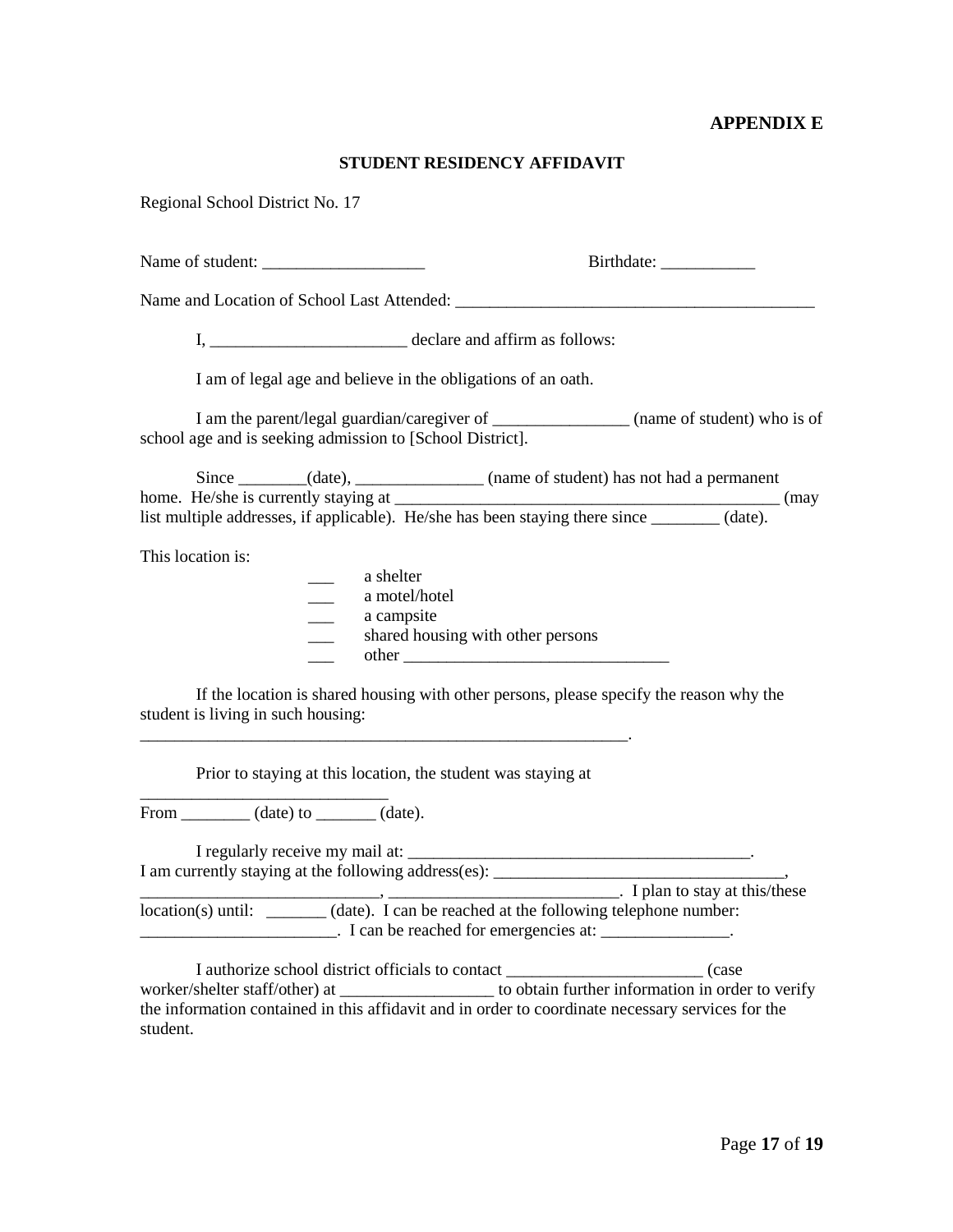I declare under penalty of perjury under the laws of Connecticut that the information provided is true and correct and of my own personal knowledge. I understand that giving false or otherwise untrue information on this form could result in a criminal charge of perjury being brought against me.

AFFIANT,

Signature of Affiant

Print Name of Affiant

Subscribed and sworn to before me this  $\rule{1em}{0.15mm}$  day of  $\rule{1em}{0.15mm}$ .

\_\_\_\_\_\_\_\_\_\_\_\_\_\_\_\_\_\_\_\_\_\_\_\_\_\_\_\_\_\_\_\_\_\_

NOTARY PUBLIC